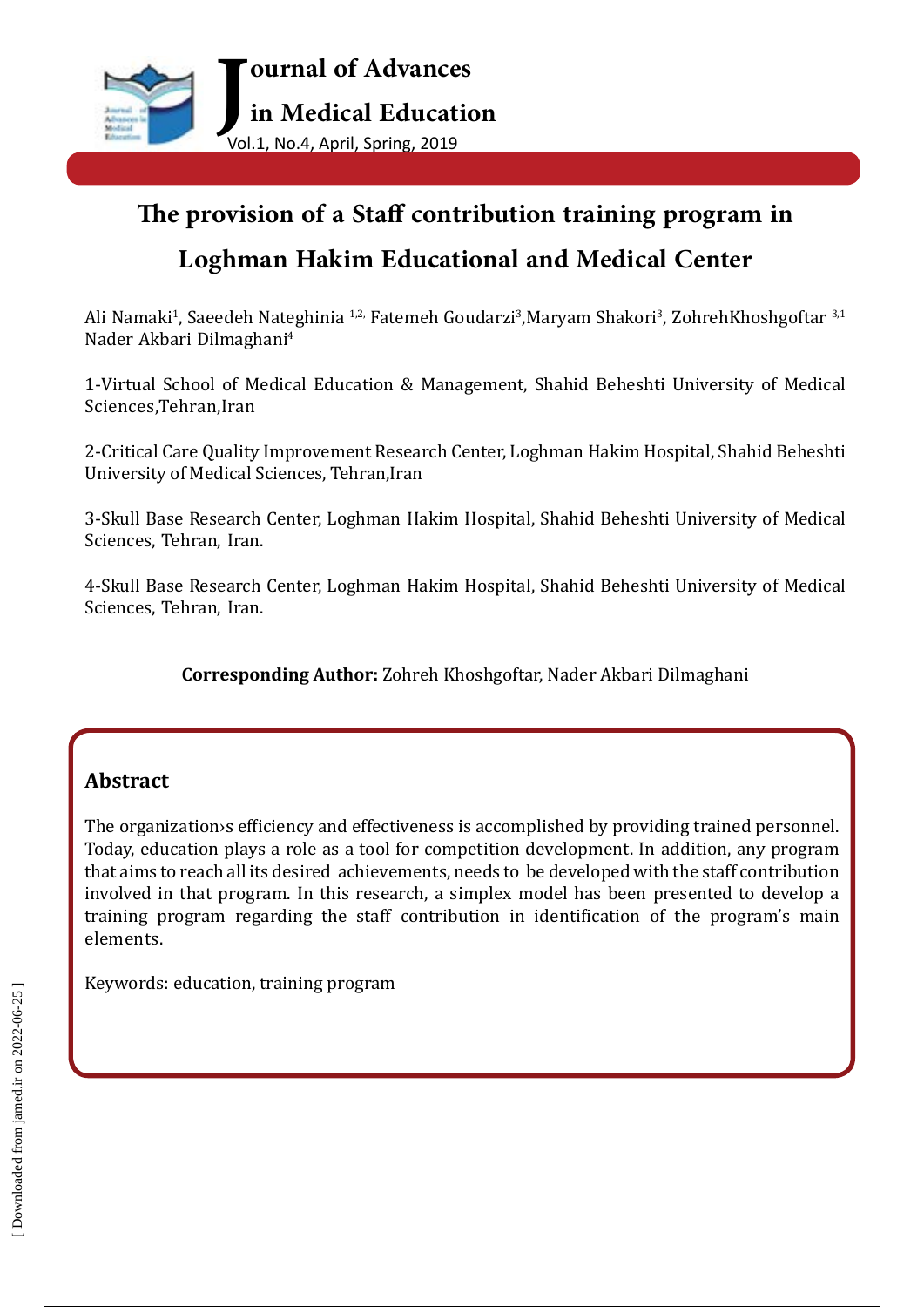## **1- Introduction**:

As the most valuable asset in an organization, workforces have a vital role in promotion the organizational goals. . For this reason, one of the strategic activities of management is updating, strengthening and knowledgebase. One of the major tools in improving the staff performance and their knowledge upgrade is to implementing regular educational programs. . In addition to improving the level of personnel knowledge, staffs training allows them to acquire other skills that lead to an increase in their chances of finding new job after leaving their current organization. 4-1

Hospitals are among the service organizations that need more knowledge and awareness<br>improvement of staff regarding various improvement of staff contagious diseases as well as the quality of patients treatment due to their critical activities relevant to human health. There are researches in literature on staff training in hospitals. 2,5,6

In this research, an attempt has been made to promote the education process in a hospital by providing a simple model. In this model, the aim is to include the maximum number of personnel in provision of the training program.

#### **2- literature Review**

Staff training involves developing a relatively new behavior of the staff which is in accordance with the organizational and staff interests. Therefore, training is not only learning to use a tool or gaining skills in a specific job, but also teaching a kind of customer/colleagues relationship,, how to work in a team , keep your physical and mental health in good condition and how to keep the organization›s interests are all among the highlights of the importance of staff training. Actually, staff are the vital element of an organization and costly, as well. For an efficient performance and economic growth of an organization, it is essential to optimize the participation of personnel in the organization to achieve organizational goals. This would be done through staff training. 7,8

Training plays a crucial role in the development of the organization, since it puts the organization in the best competitive position by enhancing performance and thereby increasing efficiency. This means there is a significant difference s between an organization that takes training programs seriously and the one that does not value the education. 11-4,9 In addition to any advantages that staff training comes with, increasing their spiritis one of the most valuable outcomes. One of the reasons for decreasing job leave, which costs the company a lot, is improving the spirit. Leaving the jobs are 40 per cent per year in Europe and the United States 14-12, so the importance of education is clear more than ever.

Improving the quality of their performance or increasing the quality of their output is another positive feature of the staff training. Despite the great attention to quality in the manufacturing sector, quality in service has its own place, and the more sensitive the customer service provided, the better quality would be reflected. In service-based organizations, there is a need for employees who have gained the required training well through direct interaction of staff with the client 17-15.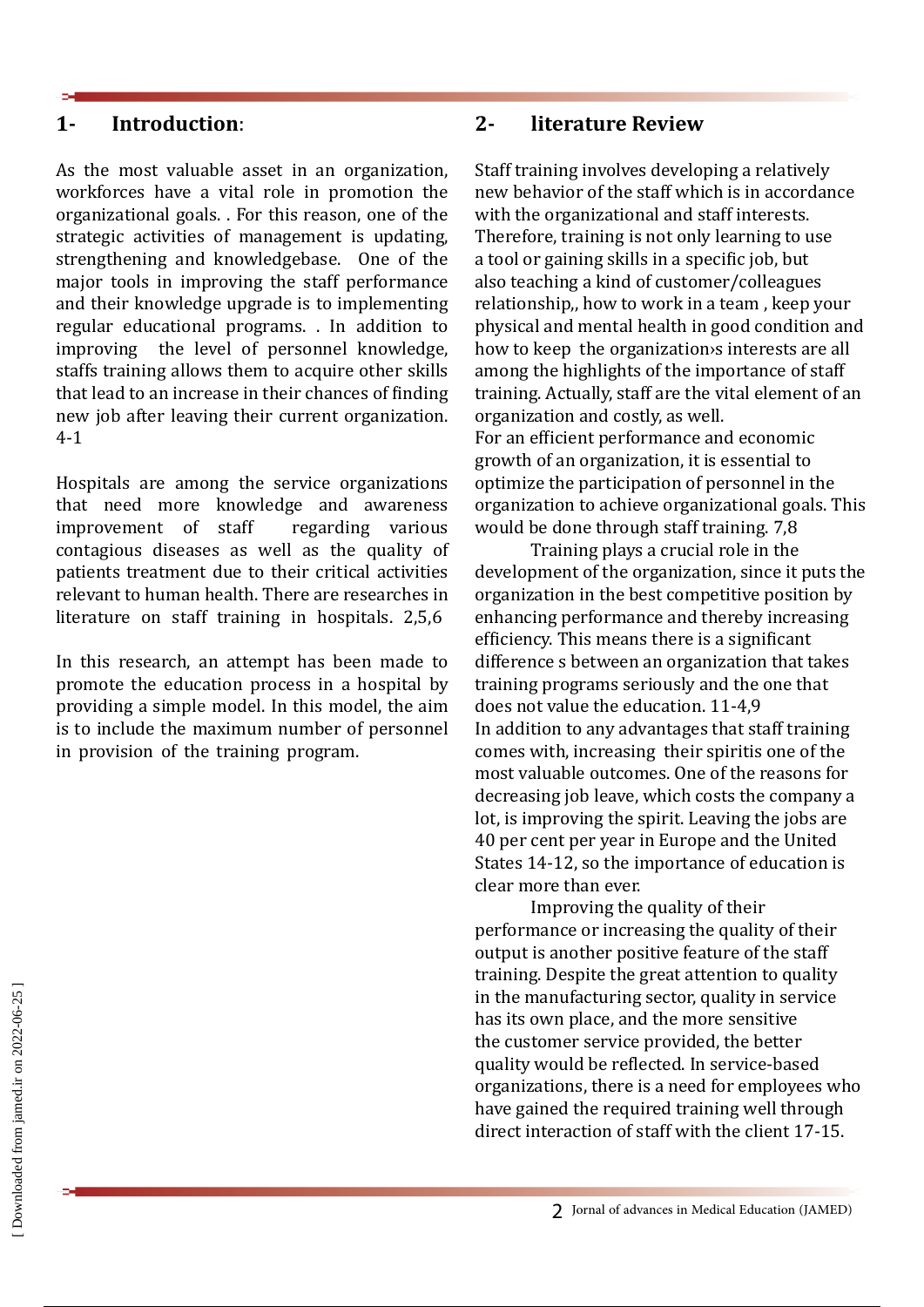## **3. Methodology**

As it was obvious in the previous parts, the first step in any training program is to create the need for it. In other words, the need must be formed before it can be met. The reason for this, is the absence of full knowledge of all staff about their training needs. The general model of the proposed training program has shown in Figure 1.

In this research, steps are taken to progress the process of staff training program and related model. these steps are considered as the following sequence.

Step 1: Identifying strategic approaches of the organization

An organization›s strategic priorities determine the course of the movement of all units and all of that organization›s decisions. Orientation to enhance quality, efforts to reduce costs, promoting the organization›s role in the relevant industry are all extracted from the long-term objectives of the organization that guide the strategies of it.

Training programs are no exception and should include long-term goal orientation. For this reason, the priorities of the development and training of personnel skills can normally be evaluated in the following three areas:

- Maintaining the staff health (physically and mentally)
- Quality of services / products provided
- reduction in costs



3 This open-access article distributed under the terms of the Creative Commons Attribution Non Commercial 3.0 License (CC BY-NC 3.0). Copyright © 2015 Shahid Beheshti University of Medical Sciences. All rights reserved. www.jamed.ir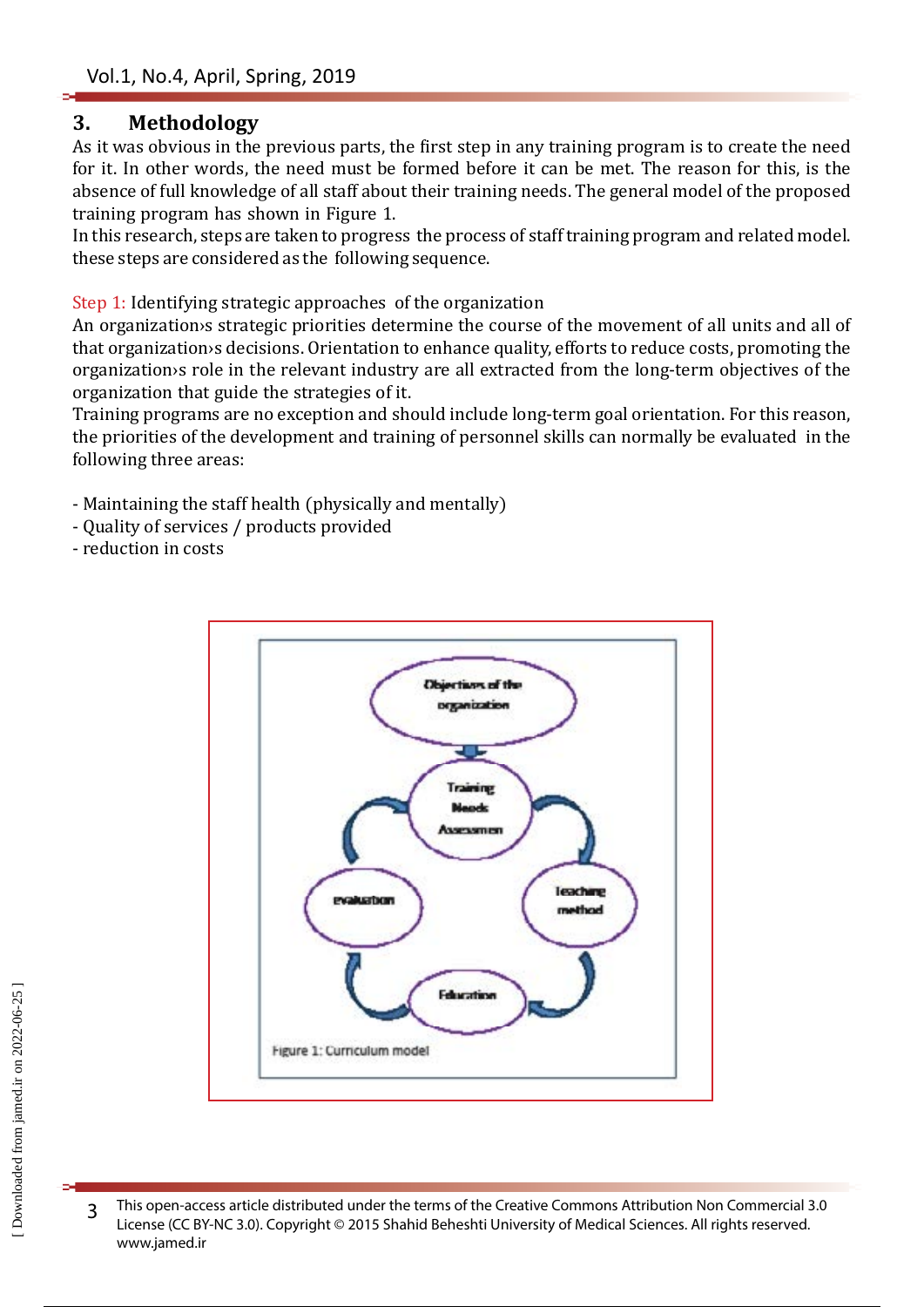Step 2: Educational Needs Assessment

In order to assess the training needs, the personnel of the organization should be classified based on their general duties:<br>\* Public services: cleaning

Public services: cleaning, transportation, kitchen, etc.

\* Nurses, clinical affairs, emergency patient care, etc.

\* Doctors

Administrative: Admission, clearance,<br>plaints. etc. complaints,

The difference in training needs is the justification for classifying staff. Since each class of personnel may interact with different equipment, tools, knowledge, and even with customers (clients and patients).

Based on the class in which the staff were trained, training needs should be extracted. As far as possible, extraction of educational needs should not be prescriptive/directional. Since training courses are among the variation factors that require support and empathy of stakeholders for progress. The participation of the trained personnel in extracting the training needs increases the success rate in the courses and achieves the desired achievements.

Therefore, three separate groups are surveyed in the educational needs assessment stage by compiling semi-open questionnaires. The first group, the personnel working in each unit, the second group, the specialists working in the field of education, treatment and research and finally the third group, the management specialists working in the field of scientific and functional quality improvement methods as well as cost reduction processes.

Examples of common questions in this assessment are:

\* What is the purpose of the training in section x? \* What training do you need if your goal is to decrease costs?

\* Can you point out a specific case of extra cost in this section?

\* Which activity do you consider to raise the cost?

\* What would you involve in the training if your aim is to improve the safety and health of personnel?

\*. Do you and your colleagues know how to use all the tools in your workplace?

\* Has there ever been a case or cases where you or your colleagues have experienced an accident due to incorrect use of instruments or work methods?

\* How much face to face contact do you have with customers?

\* How to increase patient satisfaction?

\* What training courses do you offer to improve customer satisfaction?

\* In what cases in the hospital do you see quality?

\* What trainings do you consider necessary to raise the quality level?

Of course, several other questions can be raised, depending on the situation of each organization. Personnel involved in the job are the front line elements, so answering these questions will lead to the best outcomes.

Step 3: Choose training methods Choosing the right training method is very effective with respect to the desired training results. The relevance of the training method to staff characteristics (level of education, type of job, previous experience, etc.) makes the choice of training method important. Common methods of teaching include: face-toface (teacher to student), seminars, distance learning, limited classes, workshops.

Step 4: Implement the training course Depending on the subject of education as well as the method of education, selecting a teacher from within the organization or inviting teachers from outside the organization can be the subject of research.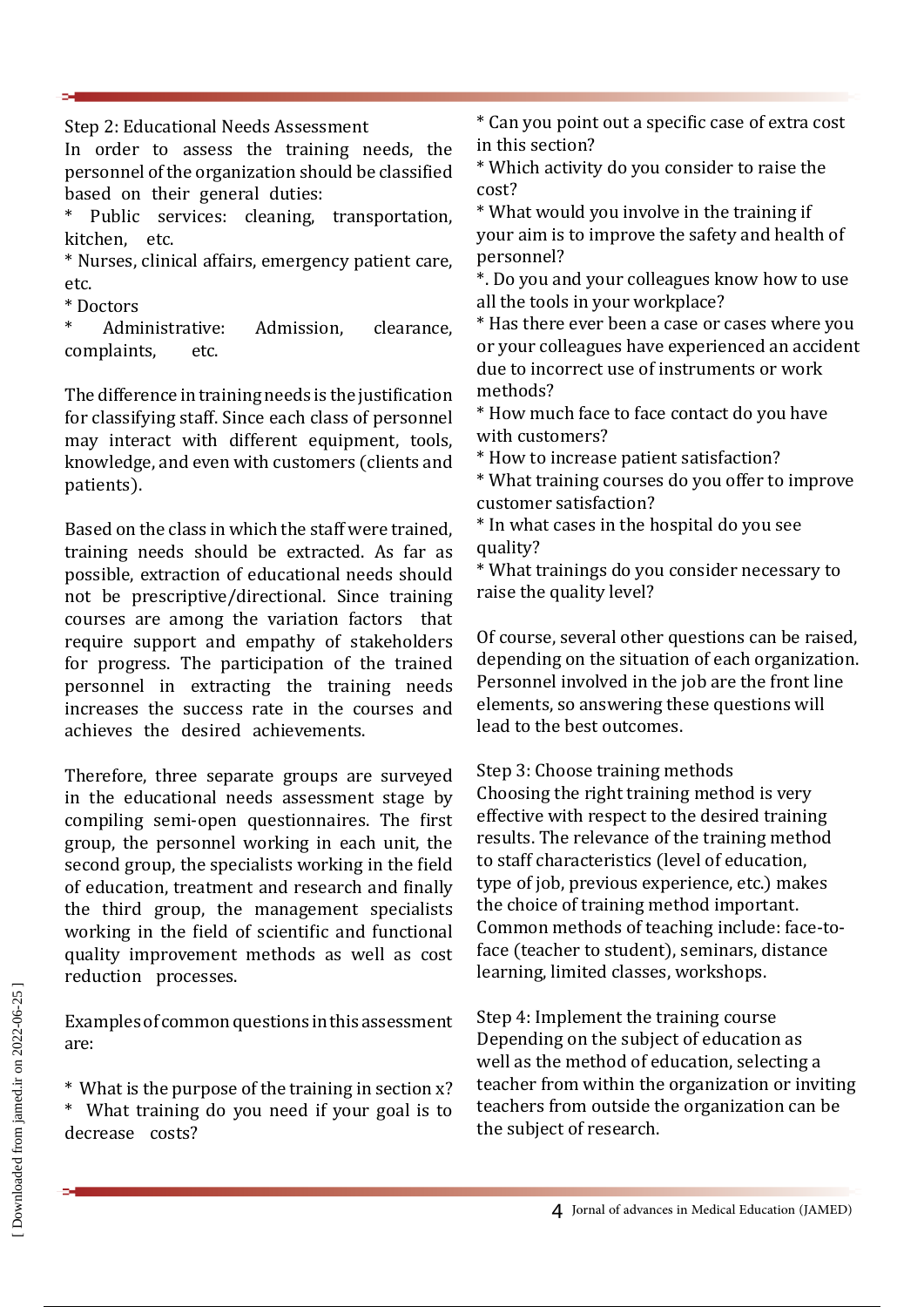#### Step 5: Evaluation

A four-step model can be used to evaluate the results of the training course.18 . The four steps mentioned are as follows:

Step 1- Evaluate the degree of learner satisfaction with the method and relevance of education. This survey can be performed via a questionnaire or interview.

Step 2- Check the learning rate. In other words, the degree to which the staff has been able to learn from the concepts taught must be checked. To test such a concept, pre-test-post-test can be used.

Step 3 - Measure the amount of transfer of learned material to the workplace. The aim of the training course is to change the behavior of staff, so it is natural to want to measure changes in staff behavior. But But since assessing behavior change is complicated, this stage is more difficult than the previous ones. Some of the ways to observe the shift in staff behavior are to analyze the type of behavior of the person with the client, the type of behavior with the colleague, the degree of accuracy in doing things, being on time, the amount of patients talking about the staff, etc.

Step 4- Calculate the financial achievement of the training course. In the form of cost reduction, increasing service to more patients, decreasing absenteeism and staff quitting, higher quality of service (reducing the number of medical and clinical errors).

### **4- Conclusion and suggestion**

personnel training, has a very important role in human resource management, with its multifaceted effect on organizations. It has a multiplier effect on improving the organization›s efficiency to improve the expertise of staff with a direct impact on their performance and of course, to increase the confidence of them. With this description, ensuring that the training program it with a direct impact on their performance and of course, to increase the confidence of staff. produces achieves the desired outcomes is imperative for the company. In this analysis, the differences in educational programs have been partly reduced and the outcomes have been obtained by the method of participatory education.

As future work, by changing and improving the educational model its weaknesses can be eliminated. Of course, the choice of the type of educational method can also be considered as a special case.

5 This open-access article distributed under the terms of the Creative Commons Attribution Non Commercial 3.0 License (CC BY-NC 3.0). Copyright © 2015 Shahid Beheshti University of Medical Sciences. All rights reserved. www.jamed.ir